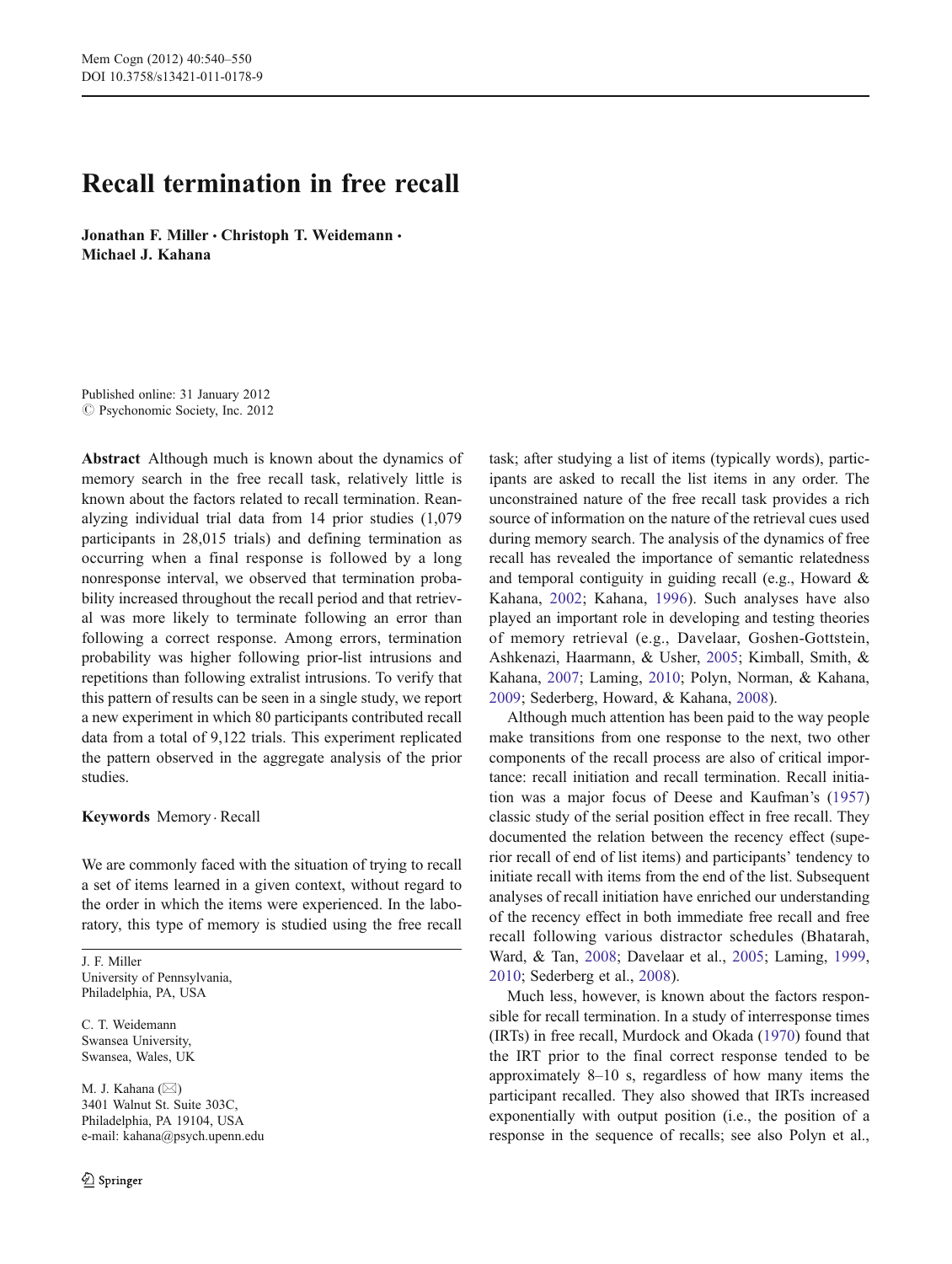[2009;](#page-10-0) Wixted & Rohrer, [1994\)](#page-10-0). This suggests that participants may terminate recall following a long period in which no new items are successfully retrieved.

Whereas Murdock and Okada ([1970\)](#page-10-0) inferred recall termination on the basis of the final correct response given in a fixed recall period, in a more recent study, Dougherty and Harbison ([2007\)](#page-9-0) assessed recall termination by asking participants to press a key when they could not remember any additional items. Dougherty and Harbison found that the duration between the last successful retrieval and the termination response (exit latency) decreased as the total number of items recalled increased. Furthermore, the researchers showed that variability in exit latencies was closely related to participants' decisiveness, with participants who scored high on a decisiveness scale terminating recall more quickly.

An important feature of the recall process not considered in these previous studies concerns the nature of the responses themselves. Although most recalled items are correct responses (i.e., items studied on the target list), participants also occasionally commit errors by recalling items studied on an earlier list but not on the current list (prior-list intrusions), recalling items not studied on the current list or any earlier list (extralist intrusions), or repeating already recalled items. It is known that errors tend to occur late in recall (Kimball et al., [2007](#page-9-0); Roediger & McDermott, [1995\)](#page-10-0) and that they elicit subsequent errors (Zaromb et al., [2006\)](#page-10-0). As such, one might hypothesize that whatever process contributes to recall errors may also play a role in recall termination. To test this hypothesis, we asked whether the conditional probability of stopping differed following various types of recall events. Because these events occur with different frequencies during the recall process, we compute these conditional probabilities separately as a function of output position. For this purpose, we have carried out secondary analyses of the raw trial-by-trial data culled from 1,079 participants across 14 large free recall experiments, comprising a total of 28,015 recall trials (for a description of each experiment, see the [Appendix](#page-7-0)). By pooling raw data from so many trials, we were able to look at relatively rare events that happen during recall and to see how these events predicted recall termination. To foreshadow our results, we found that retrieval is more likely to terminate following recall errors than following correct responses, and that this effect appears consistently throughout the recall period. The increased tendency to terminate recall after committing an error varied significantly across the three types of recall errors that we studied: prior-list intrusions, extralist intrusions, and repetitions. After reanalyzing these prior data sets, we further validated our results by showing that the same pattern of increased termination following errors can be seen in a single new experiment, reported below.

#### Meta-analysis methods

We reanalyzed individual-trial data from the 14 experiments listed in Table [1](#page-2-0). Our criteria for inclusion was stringent. First, we limited our secondary analysis to studies for which we could obtain individual-trial data for each participant. Second, we required those data to include information on the order of individual responses on each trial, including errors. Third, we excluded studies for which the nature of the recall errors was not classified according to the three key categories: prior-list intrusions, extralist intrusions, and repetitions. Finally, we further limited our analyses to studies reporting the timing of individual responses. Nonetheless, we were able to include data from 10 experimental conditions reported in seven published articles, and an additional 4 studies reported in working papers. In each of the included studies, the lists consisted of between 10 and 25 common words (often nouns selected from the Toronto Word Pool; see Friendly, Franklin, Hoffman, & Rubin, [1982](#page-9-0)) and recall was vocal, with speech being digitized and latencies recorded. The appendix provides brief descriptions of the methods used in each of the experiments we analyzed.

In free recall tasks, participants are typically given a fixed amount of time to recall the list items. As such, these studies do not tell us when recall actually terminates. For example, one may ask whether the recall period has terminated while the participant is still actively recalling words, whether the participant has given up early in the recall interval, or whether the participant is trying hard to recall items, but nothing is coming to mind. Another possibility is that recall terminates because participants have already recalled all of the list items. However, the latter situation almost never happens with the long lists used in these (and most) free recall studies. What we do know, on the basis of recall latencies, is that participants make most of their responses early in the recall period and that the time between successive recalls increases approximately exponentially with output position (Murdock & Okada, [1970;](#page-10-0) Polyn et al., [2009](#page-10-0); Rohrer & Wixted, [1994\)](#page-10-0).

In the present study, we define recall termination as occurring when the time between the last recalled item and the end of the fixed recall period was both longer than every IRT on the current trial and exceeded a criterion of 12 s. This value was chosen to exceed the mean exit latency of 10 s reported by Dougherty and Harbison ([2007\)](#page-9-0) in an openended retrieval period. Out of 28,015 trials, 18,829 met these criteria (67.21%). In the included trials, there were a total of 127,240 responses: 111,211 (87.40%) were correct, 3,589 (2.82%) were repetitions, 6,000 (4.72%) were priorlist intrusions, and 6,440 (5.06%) were extralist intrusions. Of the prior-list intrusions, 41% had been correctly recalled on their initial presentation list. We repeated our analyses without excluding any trials and obtained nearly identical results.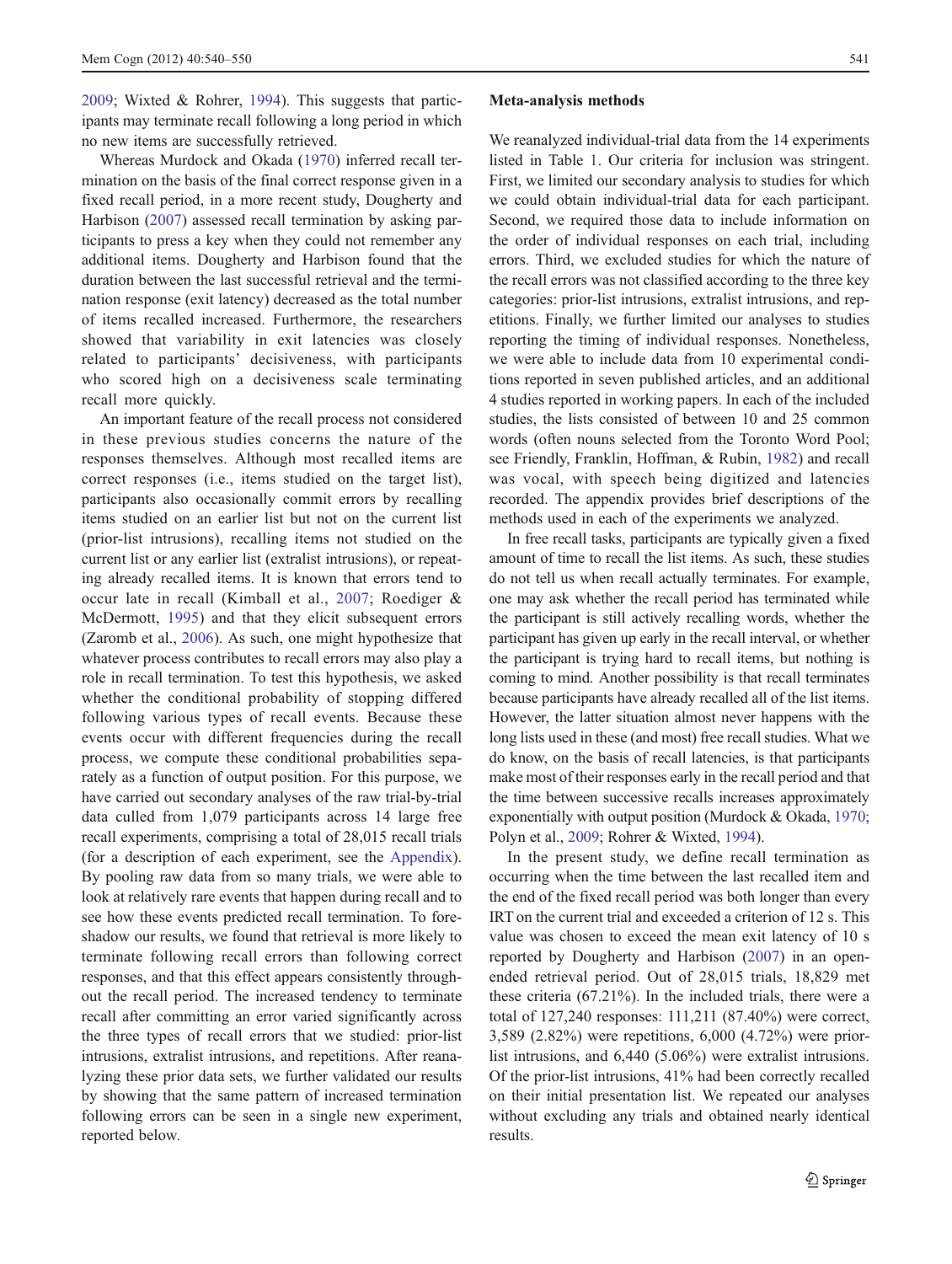<span id="page-2-0"></span>Table 1 Summary of experimental conditions

| Study                          | N     | LL | PR(s) | Dist. $(s)$ | RP(s) |
|--------------------------------|-------|----|-------|-------------|-------|
| Howard & Kahana (1999), Exp. 1 | 62    | 12 | 1.0   | 0 or 10     | 45    |
| Howard & Kahana (1999), Exp. 2 | 16    | 12 | 1.2   | 16          | 60    |
| Kahana et al. (2002), Exp. 1   | 59    | 10 | 1.4   | $\Omega$    | 45    |
| Kahana et al. (2002), Exp. 2   | 50    | 10 | 1.4   | 16          | 45    |
| Kahana & Howard (2005)         | 65    | 30 | 4.5   | 45          | 90    |
| Bridge (2006)                  | 119   | 25 | 1.1   | 30          | 60    |
| Sederberg et al. (2006a)       | 48    | 15 | 1.6   | 20          | 45    |
| Zaromb et al. (2006), Exp. 1   | 100   | 20 | 1.4   | 16          | 90    |
| Zaromb et al. (2006), Exp. 2   | 105   | 20 | 1.4   | 16          | 90    |
| Howard et al. (2007), Control  | 293   | 10 | 1.2   | $\Omega$    | 30    |
| Polyn et al. (2009)            | 45    | 24 | 3.0   | $\Omega$    | 90    |
| Morton et al., submitted       | 38    | 24 | 3.5   | $\Omega$    | 90    |
| Cohen et al. $(2010)$          | 42    | 24 | 3.0   | $\Omega$    | 90    |
| Sederberg et al. (2006b)       | 37    | 16 | 1.0   | 20          | 45    |
| Total                          | 1,079 |    |       |             |       |

N indicates sample size, LL indicates list length, PR indicates presentation rate (in seconds), Dist. indicates duration of an end-of-list arithmetic distractor task (in seconds; 0 indicates no distractor), and RP indicates recall period duration (in seconds)

#### Meta-analysis results

Figure [1A](#page-3-0) shows the conditional probabilities of recall termination following correct responses and each type of recall error, as a function of output position (for the first eight output positions during recall).<sup>1</sup> We defined recall errors as repetitions of an already recalled item, as priorlist intrusions (PLIs), or as extralist intrusions (ELIs). We determined each participants' probability of recall termination by dividing, separately for each output position and response type, the number of responses that were the final response in a trial by the total number of responses of that type. When calculating the mean probabilities for each response type and output position, the participants' data were weighted according to the number of responses they contributed. To assess differences in the probability of recall termination following the four response types, we calculated bias-corrected and accelerated bootstrap 95% (two-tailed) confidence intervals (Efron & Tibshirani, [1993](#page-9-0)) for all six possible differences at each output position (see Fig. [1B](#page-3-0)). We considered differences with confidence intervals that did not include zero to be significant.

Across the first eight output positions, which subsume the majority of the recall data across these experiments, participants were more likely to terminate recall following PLIs than following either ELIs or correct responses. For the later output positions (5–8), participants were also very likely to terminate recall following repetitions: The termination probabilities were similar following either repetitions or PLIs and exceeded the probabilities following both ELIs and correct responses. Recall termination rates following ELIs were generally intermediate between the rates for PLIs and correct responses. Recall termination was significantly more likely to occur following ELIs than following correct responses (for Output Positions 3–8) and significantly less likely than recall termination following PLIs (at all output positions) or repetitions (Output Positions 5–8). The pattern of results seen in the figure is thus quite reliable in our large sample of data: People are more likely to terminate recall following errors than following correct responses, and among the errors, recall termination is generally higher following PLIs and repetitions than following ELIs. One exception is the significantly lower probability of terminating recall following repetitions than following PLIs at Output Positions 3 and 4.

To further evaluate these results, we determined for each participant the earliest output position after which recall stopped, and then we aggregated the corresponding probabilities for the different response types across participants (e.g., if one participant always recalled at least four items and another always recalled at least six items, we aggregated the probabilities for Output Positions 4 and 6 for these participants). We aligned output positions at both the individually determined first and last stopping positions, and in both cases, we observed

 $\overline{1}$  Because these analyses were conducted across a wide range of experiments, which varied in list length and other parameters, we had to restrict our analyses to a fixed number of output positions that would subsume the majority of the recall data across these studies (in this case, the first eight recalled items). Although participants occasionally recalled more than eight items, especially in experiments involving longer lists and slower presentation rates, it would be very difficult to show those data in these aggregate analyses. In Experiment 1, described below, we provide data on later output positions in a study involving lists of 16 items.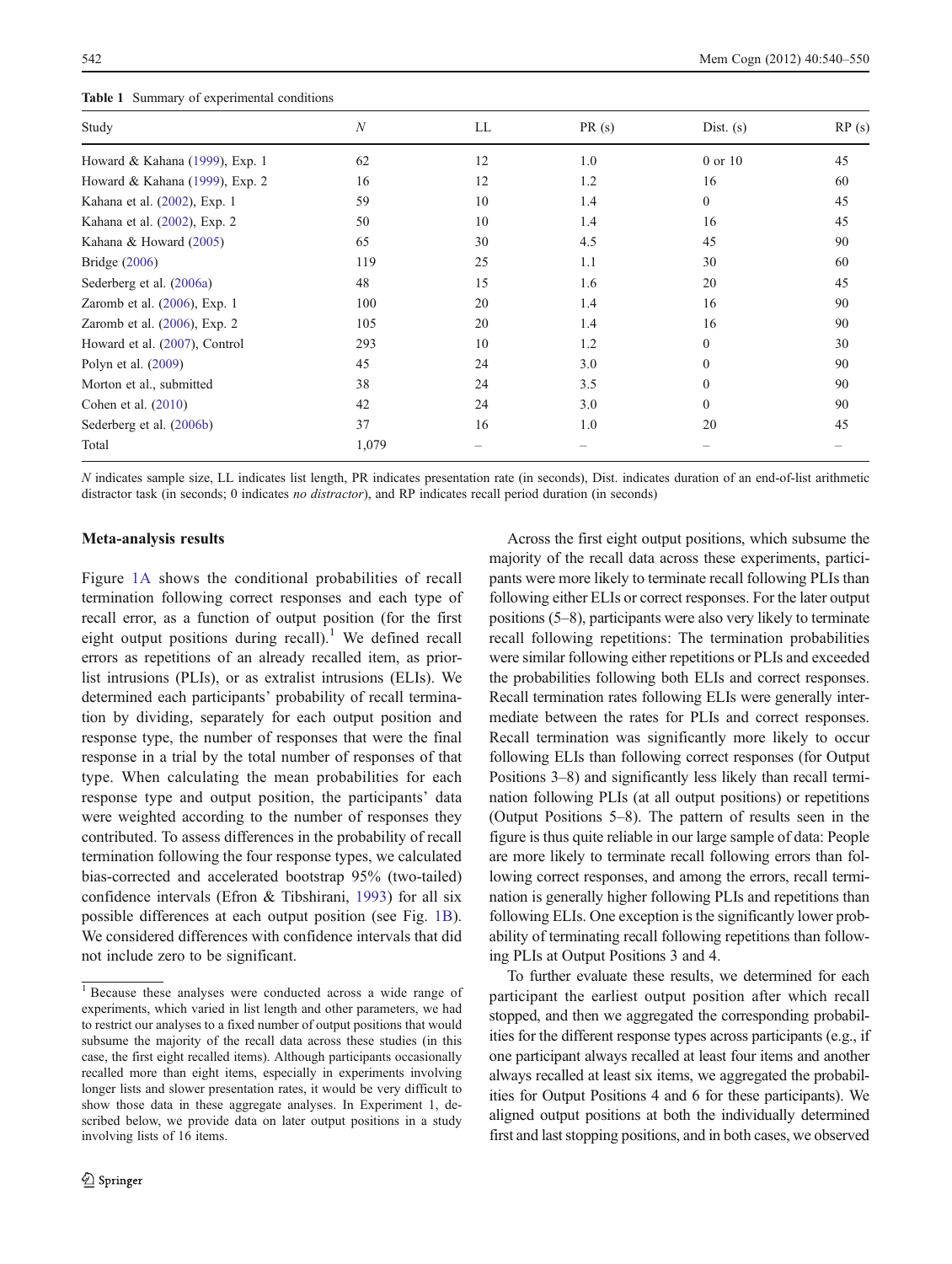<span id="page-3-0"></span>

Fig. 1 Recall termination following errors and correct responses. (A) Termination probabilities following correct recall, extralist intrusions, priorlist intrusions, and repetitions: Aggregate data from 14 free recall experiments. (B) Differences in the probabilities of termination,  $p(t)$ , between the various response types (designated "corr," "eli," "pli," and "rep," for correct, extra-list intrusion, prior-list intrusion, and repetition, respectively), along with the corresponding 95% (two-tailed) confidence intervals (determined by bias-corrected and accelerated nonparametric bootstrap: Efron & Tibshirani, [1993\)](#page-9-0). The dashed lines indicate zero difference

an ordering of probabilities of stopping that was consistent with that shown in Fig. 1: Probabilities of stopping tended to be lowest following correct recalls, greater after ELIs, and even greater after PLIs and repetitions. Repeating all of the above analyses without excluding any trials on the basis of our recall termination criteria yielded virtually identical results.

Although the results of the meta-analysis seem clear, some readers might not be at ease with analyses aggregated across so many diverse data sets. We therefore sought to validate these results in a single, large experiment. Fortuitously, at the time of this writing we were in the midst of conducting a large-scale study on the electrophysiological correlates of memory encoding and retrieval in free recall (Long, Miller, Sederberg, & Kahana, [2011\)](#page-10-0). With 80 participants having completed seven experimental sessions, each involving free recall of 16 study–test lists, we had sufficient power to assess whether the patterns observed in the metaanalysis would replicate in a single study.

### Experiment

## Method

Participants A group of 80 participants performed a free recall experiment consisting of one practice session and six subsequent experimental sessions. The participants provided informed consent according the University of Pennsylvania's Institutional Review Board protocol and were compensated for their participation. Each session lasted approximately 1.5 h.

Procedure Each session consisted of 16 lists of 16 words presented one at a time on a computer screen. Each study list was followed by an immediate free recall test, and each session ended with a recognition test. Half of the sessions (randomly chosen) included a final free recall test before recognition, in which participants recalled words from any of the lists from the session. This experiment was part of a larger study that included electroencephalogram recordings and further manipulations of the recognition and recall periods (Long et al., [2011](#page-10-0)).

Items were presented either with a task cue, indicating what judgement the participant should make about the word, or were associated with no encoding task. The two encoding tasks were a size judgment ("Will this item fit into a shoebox?") and an animacy judgment ("Does this word refer to something living or not living?"), and the current task was indicated by the color and typeface of the presented item. There were three conditions: control lists (no task), task lists (all items were presented with the same task), and task shift lists (individual items were presented with either task). List and task order were counterbalanced across both sessions and participants. Additionally, using the results of a prior norming study, only words that were clear in meaning and that could be reliably judged in the size and animacy encoding tasks were included in the pool.

Each word was drawn from a pool of 1,638 words. The lists were constructed such that varying degrees of semantic relatedness occurred at both adjacent and distant serial positions. Semantic relatedness was determined using the word association space (WAS) model described by Steyvers, Shiffrin, and Nelson [\(2004](#page-10-0)). WAS similarity values were used to group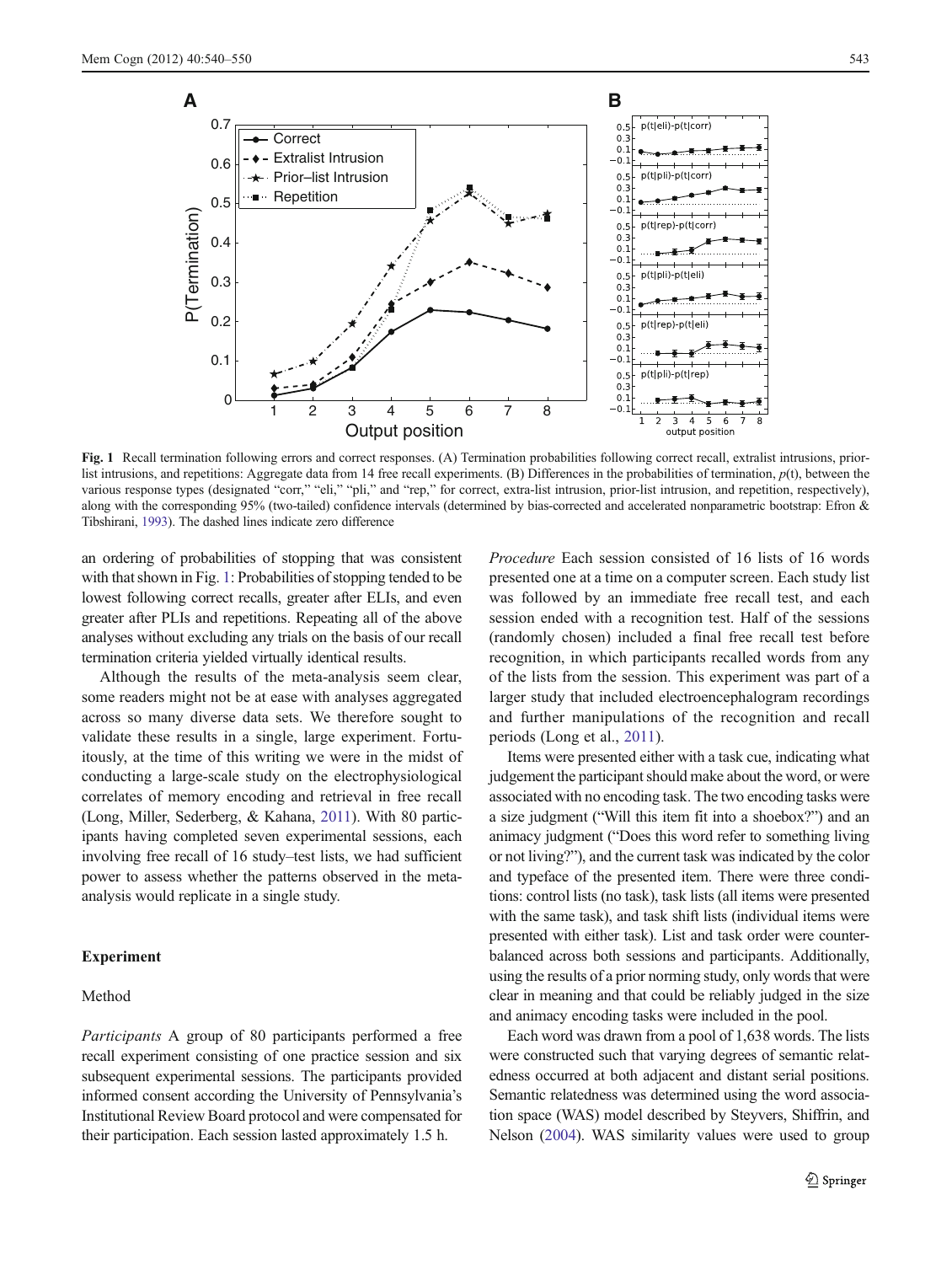544 Mem Cogn (2012) 40:540–550

words into four similarity bins (high similarity,  $\cos \theta$  between words > 0.7; medium-high similarity,  $0.4 < \cos \theta < 0.7$ ; medium-low similarity,  $0.14 \le \cos \theta \le 0.4$ ; and low similarity,  $\cos \theta \leq 0.14$ ). Two pairs of items from each of the four groups were arranged such that one pair occurred at adjacent serial positions and the other pair was separated by at least two other items.

Each item was on the screen for 3,000 ms, followed by a jittered 800- to 1,200-ms interstimulus interval (uniform distribution). If the word was associated with a task, participants indicated their response via a keypress. After the last item in the list, there was a 1,200- to 1,400-ms jittered delay, after which a tone sounded, a row of asterisks appeared, and the participant was given 75 s to attempt to recall any of the just-presented items.

## Results

Before reporting on recall termination following various types of errors, we will first show the results of more

standard analyses applied to this data set. Standard serial position effects were observed, with marked recency, as would be expected in any immediate free recall task, and a moderately strong primacy effect extending about four or five serial positions into the list (Fig. 2A). Related to the recency effect, participants exhibited a strong tendency to begin recall with one of the last few items—a tendency that slowly dissipated across subsequent recalls (Fig. 2B).

The dynamics of free recall are largely characterized by the contiguity (or lag recency) effect and by the semantic proximity effect: That is, recall of an item tends to be followed by recall of a neighboring or similar item. The contiguity effect in this experiment, as shown in Fig. 2C, showed the usual forward asymmetry (Kahana, [1996\)](#page-9-0). The semantic proximity effect in this experiment, shown in Fig. 2D, was similar whether semantic relatedness was defined by WAS similarity or latent semantic analysis (Landauer & Dumais, [1997\)](#page-10-0). Because the results described above were only minimally affected by the different encoding conditions, we report all analyses collapsed across these conditions.



Fig. 2 Serial position, temporal contiguity, and semantic proximity effects for the data from the reported experiment. The shaded regions are 95% confidence intervals. (A) Recall probability as a function of serial position. (B) Recall probability as a joint function of serial position and output position, conditional on participants having made a response at a given output position. Serial position curves are shown for output positions 1, 3, 5, and 7. The serial position curve for output position 1 is frequently referred to as the first recall probability. (C) The lag conditional response probability (lag-CRP) function shows the conditional probabilities of recalling items presented in serial position  $i + \log$ , where i is the serial position of the just-recalled item. (D) The semantic conditional response probability (semantic-CRP) function shows the conditional probabilities of recalling items from a given level of semantic relatedness as determined using latent semantic analysis (LSA) or word association spaces (WAS). See text for details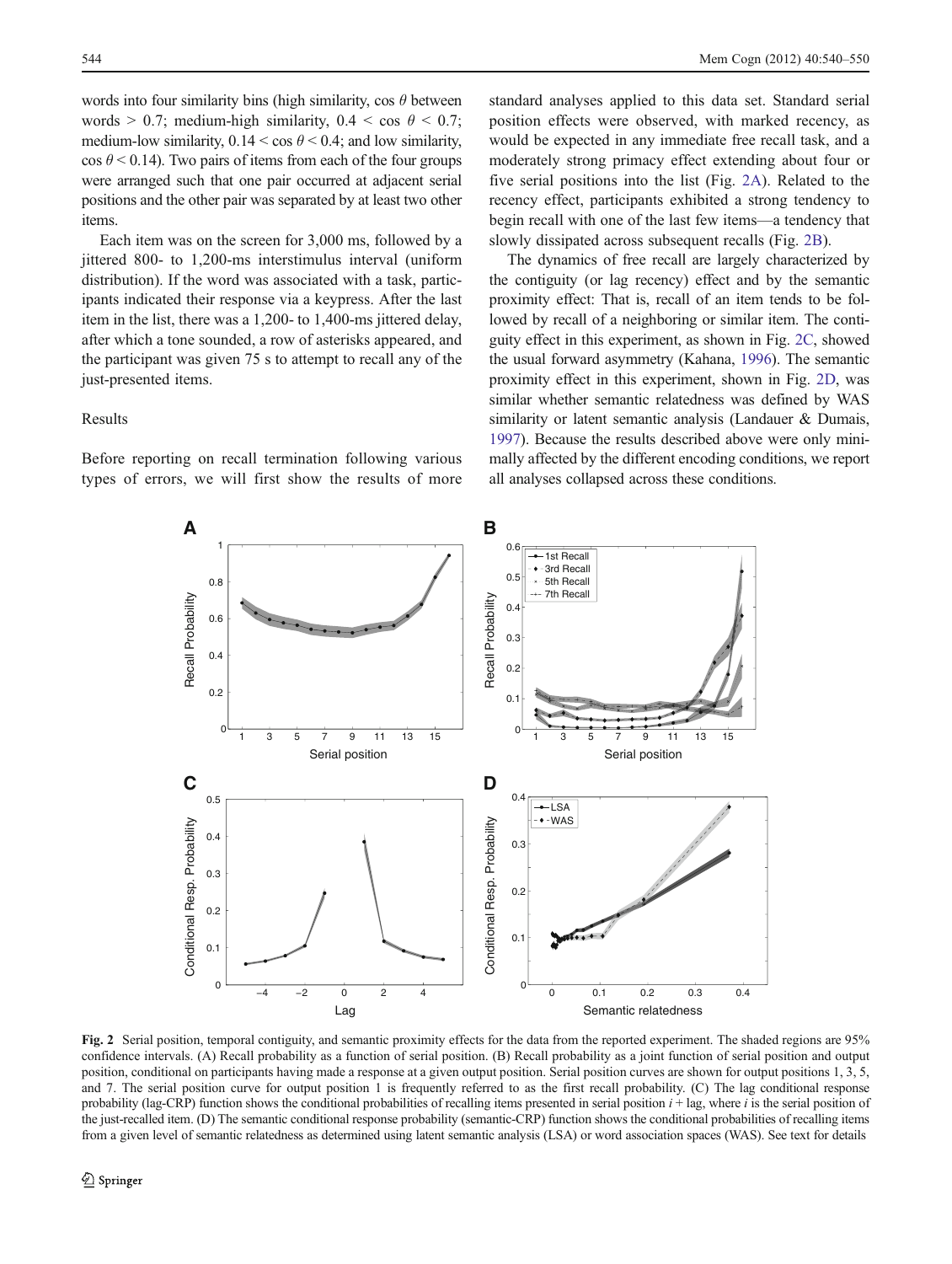<span id="page-5-0"></span>Recall termination effects were analyzed in the same manner as in the meta-analyses described above. Because there were very few trials with fewer than 4 correct responses (3.7%) or more than 12 correct responses (26%), we limited our analyses to Output Positions 4–12. Of the 9,122 trials, 6,527 met our inclusion criteria for selecting trials in which participants were likely to have terminated recall. The included trials comprised a total of 67,671 responses: 64,348 (95.09%) were correct, 1,570 (2.32%) were repetitions, 563 (0.83%) were prior-list intrusions, and 1,190 (1.76%) were extralist intrusions.

As is shown in Fig. 3A, the tendency to terminate recall was greater following PLIs, ELIs, and repetitions than following correct responses. Furthermore, the ordering of the termination probabilities was identical to that in the aggregate analyses being highest following PLIs, next highest following repeti-

tions, lower following ELIs, and lowest following correct responses. With the exception of the comparison between ELIs and correct responses, each of the other comparisons was statistically significant in the predicted direction for a majority of output positions between Positions 4 and 12 (see Fig. 3C). Additionally, we performed the previously described aligned output position analysis on these data and observed an ordering of probabilities matching those shown in Fig. 3A. We also repeated the analyses without excluding any trials. As is shown in Figs. 3B and 3D, these results were nearly identical to those based on our trial exclusion criteria.

A somewhat unusual feature of the present study, and also of several studies in the meta-analysis described above, was the high level of experience that participants obtained with the free recall task. One may therefore wonder whether these results reflect strategies that developed through extensive

Fig. 3 Recall termination following errors and correct responses. (A) Termination probabilities following correct recall, extralist intrusions, priorlist intrusions, and repetitions: Data from the reported experiment. (B) Termination probabilities following correct recall, extralist intrusions, prior-list intrusions, and repetitions: Data from the reported experiment with no trials excluded. (C and D) Differences in probabilities of termination,  $p(t)$ , between the various response types (designated "corr," "eli," "pli," and "rep," for correct, extra-list intrusion, prior-list intrusion, and repetition, respectively) along with the corresponding 95% (two-tailed) confidence intervals (determined by biascorrected and accelerated nonparametric bootstrap: Efron & Tibshirani, [1993\)](#page-9-0). The dashed lines indicate zero difference. Panel C corresponds to data from panel A, and panel D corresponds to data from panel B

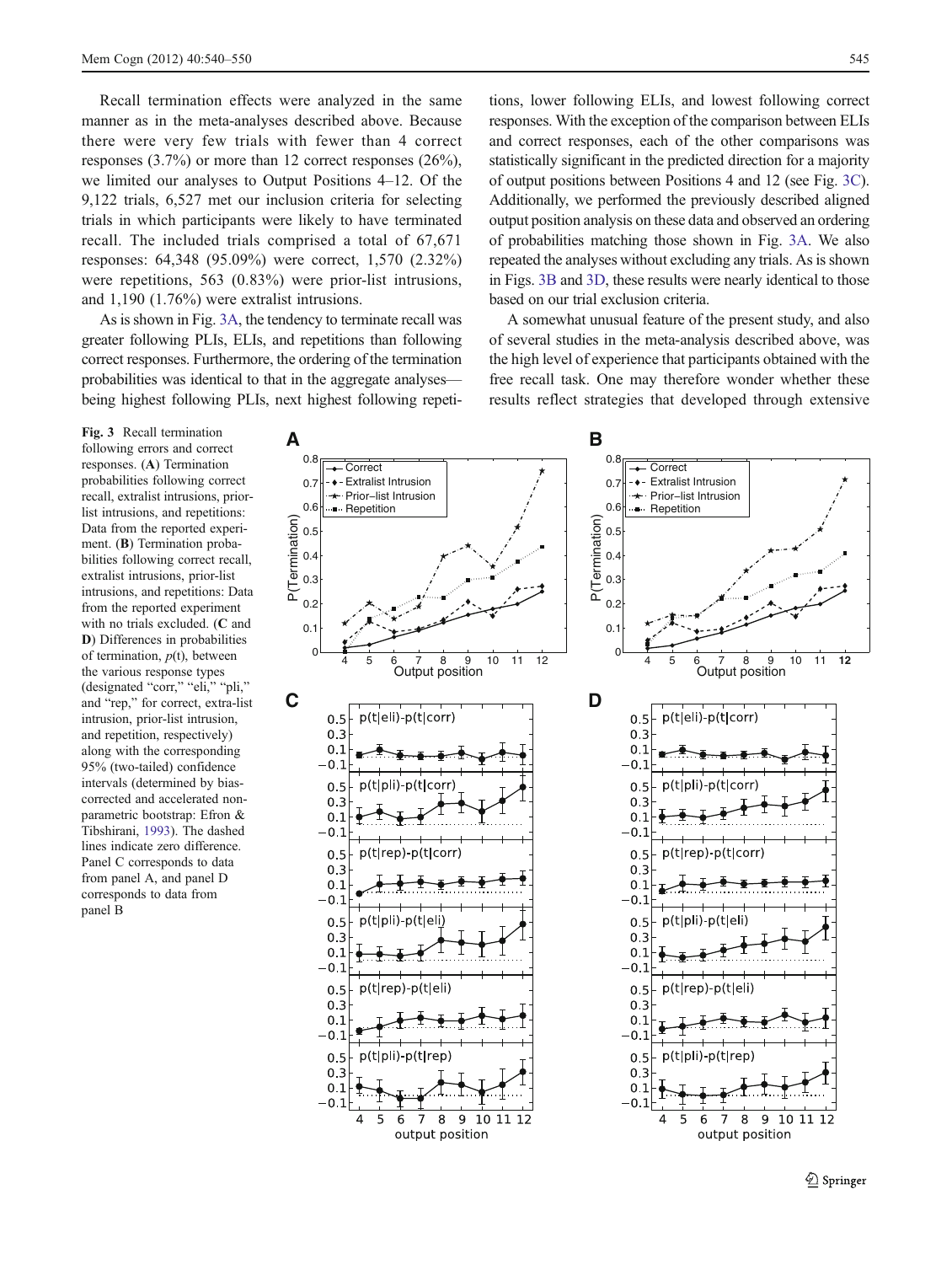practice, or whether they are typical of the results that would be obtained with less highly practiced participants. We addressed this question by separately analyzing data from the first and last sessions of the reported experiment (Sessions 1 and 7). As is shown in Fig. 4, recall termination was more likely after incorrect than after correct responses for both the first and last sessions. Additional analyses revealed that the order of the probabilities for correct responses, ELIs, repetitions, and PLIs matched those shown in Figs. [1](#page-3-0) and [3](#page-5-0) for both Sessions 1 and 7.

### Discussion

Understanding recall termination is particularly important because whatever accounts for recall termination determines the total number of items that are ultimately recalled. Although previous research has revealed a great deal about how people initiate recall and how they transition between successively recalled items, much less is known about the correlates of recall termination.

Through a reanalysis of individual-trial data from 14 experiments in previous studies, as well as from a newly reported study, we found that termination is consistently more likely to occur after an error than after a correct recall, and that this tendency to terminate recall following an error depends on the kind of error that is made. Recall termination is most likely to follow prior-list intrusions and repetitions of already recalled items, less likely to follow extralist intrusions, and least likely to follow correct responses.

Models of free recall in which retrieval of an item serves as a cue for the next response (e.g., Howard, Kahana, & Wingfield, [2006](#page-9-0); Kimball et al., [2007](#page-9-0); Metcalfe & Murdock,



Fig. 4 Termination probabilities following correct recall and incorrect responses. The data are from the first session (S1; filled circles) and the last session (S7; open squares) of the experiment

[1981](#page-10-0); Polyn et al., [2009;](#page-10-0) Raaijmakers & Shiffrin, [1980;](#page-10-0) Sederberg et al., [2008\)](#page-10-0) have suggested that the increased tendency to terminate recall following errors may reflect a fundamental memory process. Specifically, these models assume that neighboring items are associated during study, and that recall of an item tends to also retrieve items studied in proximate list positions. In this way, the models account for the well-known contiguity effect, which is seen in people's strong tendency to successively recall items studied in neighboring list positions (Kahana, [1996\)](#page-9-0). By the same logic, these models predict that intrusions will tend to be poor cues for subsequent correct recalls. For example, the recall of an item presented on an earlier list is likely to be a good cue for other items from the prior list, which compete with items from the current list. Zaromb et al. [\(2006](#page-10-0)) provided empirical support for this proposition. They found that participants were significantly more likely to commit PLIs following other PLIs, and further, that such intrusions tended to come from the same prior list. Zaromb et al. also found that when an item on the current list had been presented on an earlier list, recall of that item was more frequently followed by a PLI than by recall of a current-list item. Thus, PLIs tend to retrieve contextual information that is inappropriate to the current list, and therefore lead to further recall errors and recall termination. By the same logic, ELIs are also poor recall cues. Although such responses do not evoke specific competition from recently studied items, they are nonetheless poor retrieval cues, insofar as their associated temporal context will not serve as an effective cue for current-list items.

To the extent that the specific competition from recent (prior) list responses is greater than the competition associated with extralist associations (as discussed above), one would expect the probability of termination to be greater following PLIs than following ELIs, as we have observed. It is somewhat less obvious, however, why participants would be nearly as likely to terminate recall following repetitions as following PLIs. Such items do not harbor strong associations to items on earlier lists and are not strongly associated with temporal contexts that are unrelated to other list items. On the other hand, the fact that repetitions had previously been recalled suggests that the list items that were effective at cuing these repeated items were likely to have already been recalled as well. This account also suggests an explanation for the lower probability of terminating recall following repetitions at early output positions, when only few items have been recalled, since it is likely that items cued by the repeated item are still available for recall, and thus the detrimental effects of repetitions should be limited to later output positions. One might expect that repeating an already recalled item at later output positions would activate other recalled items, which would simply consume retrieval time without leading to another correct response (and thereby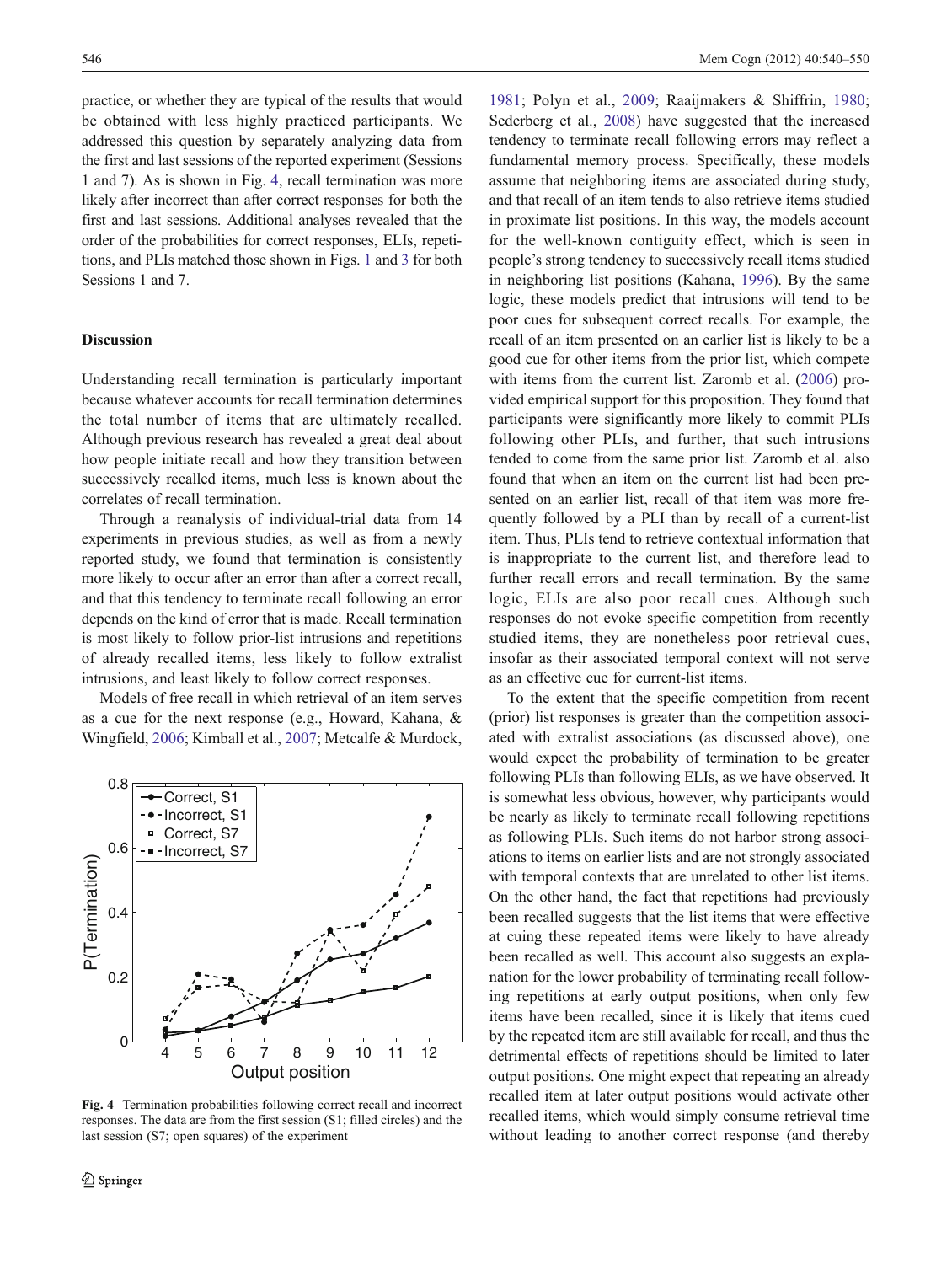<span id="page-7-0"></span>leading to increased termination probabilities). The idea that resampling and rejecting previously recalled items consumes retrieval time, and thus predicts recall termination in a fixed-interval task, forms the basis of accounts of the exponential growth of IRTs in free recall (Murdock & Okada, [1970](#page-10-0); Rohrer & Wixted, [1994](#page-10-0)).

The finding that people are more likely to terminate recall following errors than following correct responses, even when controlling for output positions and recall time, adds to a growing body of evidence that recall of an item evokes contextual information previously associated with that item and that this contextual information can serve to either support or hinder subsequent recall (for a review, see Kahana, Howard, & Polyn, [2008](#page-9-0)). Whereas earlier evidence for this process was based solely on recall transitions, the present study suggests that recall termination depends on the loss of appropriate retrieval cues.

Although the observed pattern of results suggests a causal relation between recall errors and recall termination, one cannot strictly rule out the possibility that these results arise from some other endogenous aspect of the recall process that gives rise to both recall error and recall termination. Future research will be able to better adjudicate between these theoretical accounts by testing sophisticated process models of recall that can simultaneously fit data on recall initiation, recall transitions, and recall termination. The serious consideration of recall termination data in these models will in turn enable the models to speak more clearly to the memory mechanisms that underlie recall impairments in both healthy aging and neurological disease (see, e.g., Dubois & Albert, [2004;](#page-9-0) Golomb, Peelle, Addis, Kahana, & Wingfield, [2008](#page-9-0); Grober, Lipton, Hall, & Crystal, [2000](#page-9-0); Kahana, Howard, Zaromb, & Wingfield, [2002\)](#page-9-0).

Author note The authors gratefully acknowledge support from National Institutes of Health Grant MH55687. We thank Marc Howard and Per Sederberg for contributing data from their unpublished studies. We also thank Michael Dougherty and Isaiah Harbison for providing us with data from their study of response termination in free recall.

#### Appendix: Details of the included experiments

Howard and Kahana [\(1999](#page-9-0)), Exp. 1 In single sessions, 62 participants (1 was excluded from the original study because of experimenter error) performed both immediate and delayed free recall of 25 total lists. The first 2 lists for each participant were treated as practice, while the remaining 23 lists were randomly selected for either immediate or delayed free recall (i.e., participants performed different numbers of delayed free recall lists, ranging from 4 to 16 total lists). Each list was composed of 12 randomly selected nouns from the Toronto Word Pool (Friendly et al., [1982](#page-9-0)). The words

were presented visually for 1,000 ms each. While each word was on the screen, participants were required to perform a semantic orienting task, judging whether each word was "concrete" or "abstract" by pressing either the left or the right control key. After the presentation of the last item, participants either immediately began recall or performed true/false math problems of the form  $A + B + C = D$  (where A, B, and C were positive, single-digit integers) for 10 s. Participants recalled the words on the just-studied list in any order during a 45-s recall period.

Howard and Kahana [\(1999](#page-9-0)), Exp. 2 Over the course of 10 sessions, 16 participants performed four variants of free recall (one delayed and three continual-distractor variants, with varying durations of a distractor-filled interstimulus interval [ISI]). Each list was composed of 12 nouns selected at random and without replacement from the Toronto Word Pool (Friendly et al., [1982](#page-9-0)). The words were presented visually for 1,200 ms each. While each word was on the screen, participants were required to perform a semantic orienting task, judging whether each word was "concrete" or "abstract" by pressing either the left or the right control key. After presentation of the last item, participants performed true/false math problems of the form  $A + B + C =$ D (where  $A$ ,  $B$ , and  $C$  were positive, single-digit integers) for 16 s. Then participants recalled the words on the juststudied list in any order during a 60-s recall period.

Kahana et al. ([2002\)](#page-9-0), Exp. 1 In single sessions, 28 older and 31 younger participants performed immediate free recall of 33 lists. The 10 words in each list were presented visually for 1,400 ms, followed by a 100-ms ISI. Immediately following the presentation of the last item, participants began recalling the words on the just-studied list in any order during a 45-s recall period.

Kahana et al. ([2002\)](#page-9-0), Exp. 2 In single sessions, 25 older and 25 younger participants performed delayed free recall of 23 lists. The 10 words in each list were presented visually for 1,400 ms, followed by a 100-ms ISI. After the presentation of the last item, participants solved math problems of the form  $A + B + C = ?$  (where A, B, and C were positive, singledigit integers) for 16 s before recalling the words on the juststudied list in any order during a 45-s recall period.

Kahana and Howard [\(2005](#page-9-0)), Massed lists A group of 65 participants performed delayed free recall of word lists with either massed or spaced repetitions of the list items (only the massed condition was included in the present study). The 30 words were presented auditorily at a rate of 1 word per 1,500 ms, repeated three times in a row. For the purposes of the temporal-contiguity analyses here, we redefined the serial position of each item as its position in the 30-item list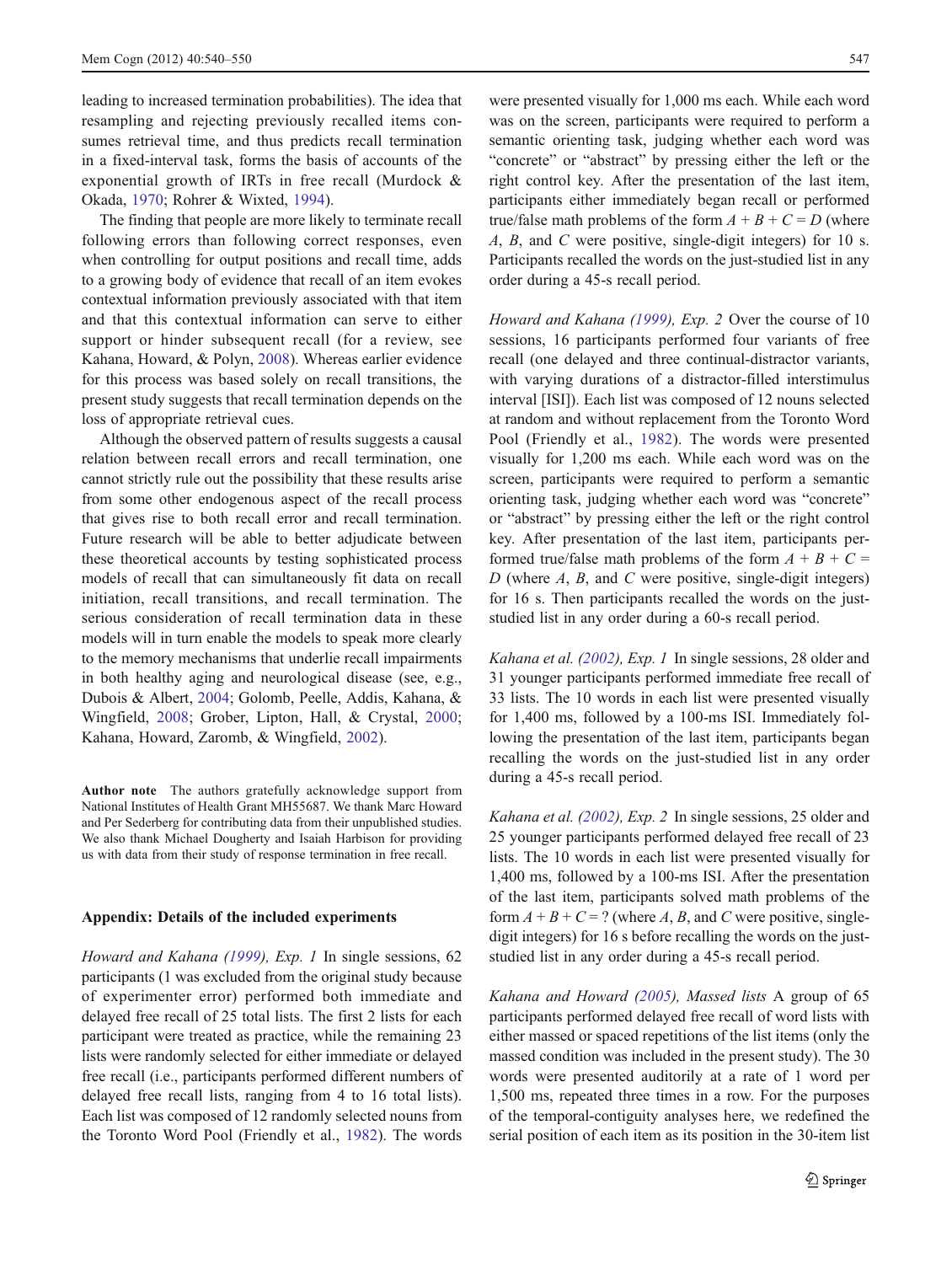of unique words presented. That is, if a list started "absence, absence, absence, hollow, hollow, hollow ...," the word "absence" was assigned Serial Position 1 and the word "hollow" was assigned Serial Position 2. After the presentation of the last item, participants solved math problems of the form  $A + B + C = ?$  (where A, B, and C were positive, single-digit integers) until they had correctly answered 15 problems in a row. After completing the self-paced distractor task, which took on average 45 ms, participants recalled the words on the just-studied list in any order during a 90-s recall period.

Bridge [\(2006](#page-9-0)) In single sessions, 119 participants performed free recall of 18 lists. Each list was made up of 25 nouns drawn randomly and without replacement from the Toronto Word Pool (Friendly et al., [1982](#page-9-0)). Words were presented visually for a maximum of 1,100 ms each, with a 200-ms ISI. During each word presentation, the participants were required to indicate whether the word was "concrete" or "abstract" by pressing either the left or the right control keys within the 1,100-ms time limit. Once they made a response, the ISI period was initiated. After the presentation of the last item, participants solved math problems of the form  $A + B + C$  $=$  ? (where A, B, and C were positive, single-digit integers) for 30 s, before recalling the words on the just-studied list in any order during a 60-s recall period. Note that 57 trials (never more than 6 from any participant) were excluded due to a combination of mechanical failure and experimenter error.

Sederberg et al. [\(2006a](#page-10-0)) Across three separate testing sessions, 48 participants performed free recall of 48 lists. The lists were composed of 15 high-frequency nouns, presented visually for 1,600 ms with a 800- to 1,200-ms blank ISI. After the presentation of the last item, participants solved math problems of the form  $A + B + C = ?$  (where A, B, and C were positive, single-digit integers) for 20 s, before recalling the words on the just-studied list in any order during a 45-s recall period. The number of participants reported here is higher than the 35 reported in Sederberg et al. ([2006a\)](#page-10-0) because additional data were collected subsequent to the article's publication.

Zaromb et al. ([2006\)](#page-10-0), Exp. 1 In single sessions, 100 participants performed free recall of 16 lists, each of which contained 20 common nouns drawn from the Toronto Word Pool (Friendly et al., [1982](#page-9-0)). The lists were designed such that the first 2 lists were each composed of 20 unique words. The remaining 14 lists each contained up to four items repeated from 1, 2, 4, or 8 lists back, randomly selected from within that list. The words were presented visually for 1,400 ms, followed by a 200-ms ISI. After the presentation of the last item, participants solved math problems of the form  $A + B + C = ?$  (where A, B, and C were positive, singledigit integers) for 16 s, before recalling the words on the just-studied list in any order during a 90-s recall period.

Zaromb et al. ([2006\)](#page-10-0), Exp. 2 In single sessions, 42 older and 63 younger participants performed free recall of 14 lists, each of which contained 20 common nouns drawn from a modified version of the Toronto Word Pool (Friendly et al., [1982\)](#page-9-0) that had words with negative connotations removed. The lists were designed such that the first 4 lists were each composed of 20 unique words. Of the remaining 10 lists, 3 contained all new items, and 7 contained six items repeated from 1, 2, and 3 lists back (i.e., two from one list back, two from two lists back, and two from three lists back), randomly selected from within that list. The words were presented visually for 1,400 ms, followed by a 200-ms ISI. After the presentation of the last item, participants solved math problems of the form  $A + B + C = ?$ (where  $A$ ,  $B$ , and  $C$  were positive, single-digit integers) for 16 s, before recalling the words on the just-studied list in any order during a 90-s recall period.

Howard, Venkatadass, Norman, and Kahana ([2007](#page-9-0)), Control lists In single sessions, 294 participants (1 was excluded from the original study because of experimenter error) performed immediate free recall of 48 lists, each composed of 10 randomly selected nouns from the Toronto Word Pool (Friendly et al., [1982\)](#page-9-0). Half of these lists were in the experimental condition, in which items were repeated within a list, whereas the half in the control condition contained no repeated item presentations. Only the control lists have been used here. Each item was presented both visually and auditorily for a maximum of 1,200 ms, with a 500-ms ISI. Participants were required to indicate whether the word was "concrete" or "abstract" by pressing either the left or the right control key within the 1,200-ms time limit, after which the ISI period was initiated. After the last item, participants began recalling the words on the just-studied list in any order during a 30-s recall period.

Polyn et al. ([2009\)](#page-10-0) Across two separate testing sessions, 45 participants performed immediate free recall of 34 total lists (17 per session). Each list was composed of 24 items selected from the word association space norms (Steyvers et al., [2004\)](#page-10-0). For each item, participants were asked to make either a size judgment ("Will this item fit in a shoebox?") or an animacy judgment ("Is this item living or nonliving?"). Items were presented visually for 3,000 ms, with an 800-ms ISI, and participants indicated their responses during the item presentation via keypresses. After the final item, participants began recalling the words on the just-studied list in any order during a 90-s recall period.

Morton et al. (submitted) Across three separate testing sessions, 38 participants performed immediate free recall of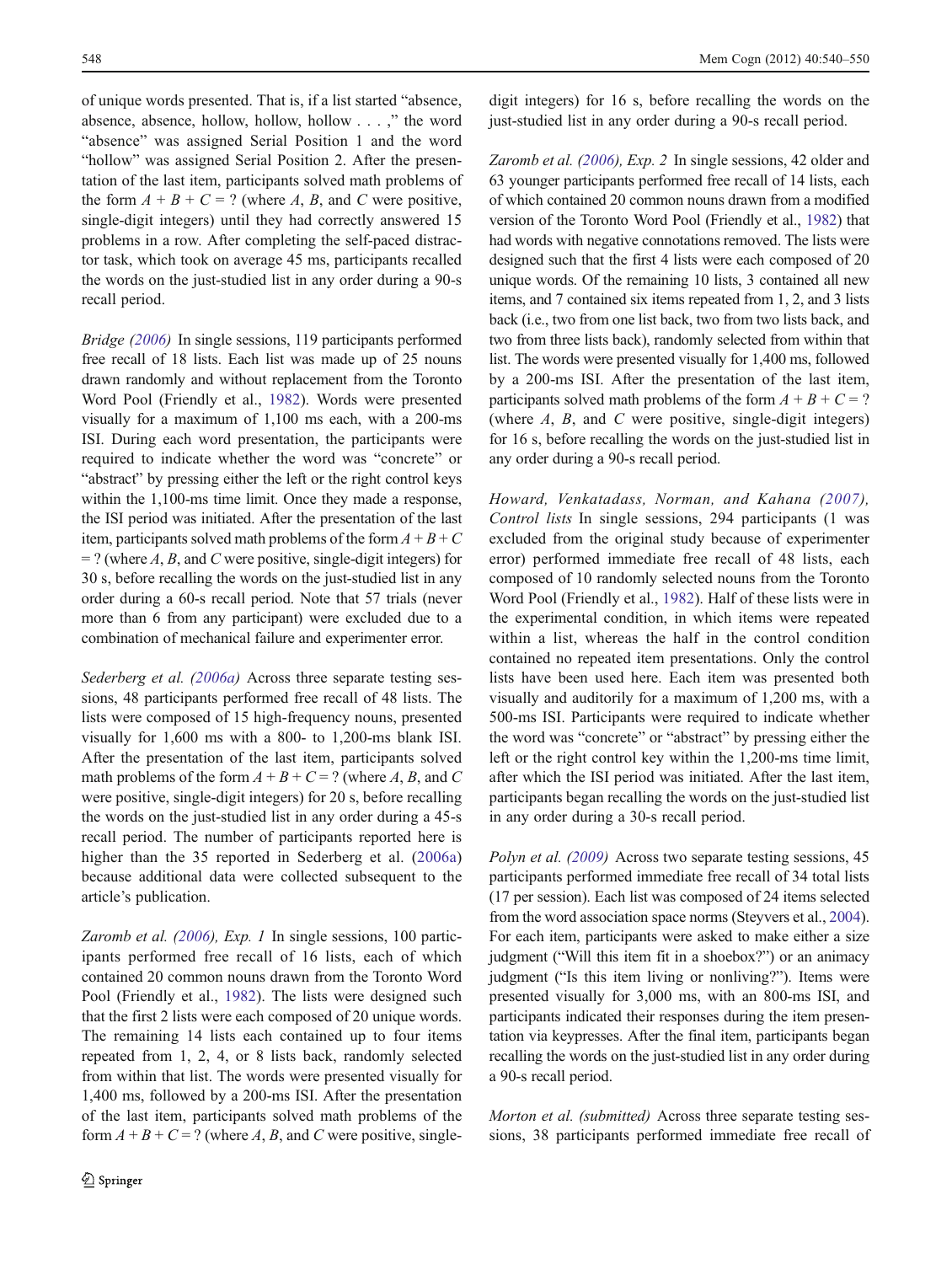<span id="page-9-0"></span>48 total lists (16 per session). Each list was composed of a series of 24 photographs drawn from three categories: famous people, well-known landmarks, and common objects. For each category, participants were asked to rate on a scale from 1 to 4 how much they liked the celebrity, how much they wanted to visit the landmark, or how often they encountered the object. The photographs were presented visually for 3,500 ms, with an 800-ms ISI, and participants indicated their ratings during the item presentation via keypresses. After the final item presentation, participants began recalling the words on the just-studied list in any order during a 90-s recall period.

Cohen et al. (2010) Across four separate testing sessions, 42 participants performed immediate free recall of 48 total lists (12 per session). Each list was composed of 24 items selected from the word association space norms (Steyvers et al., [2004\)](#page-10-0). For each item, participants were asked to either make a size judgment ("Will this item fit in a shoebox?") or an animacy judgment ("Is this item living or nonliving?"). The items were presented visually for 3,000 ms, with an 800-ms ISI, and participants indicated their responses during the item presentation via keypresses. After the final item, participants began recalling the words on the just-studied list in any order during a 90-s recall period.

Sederberg et al. [\(2006b](#page-10-0)) Across three separate testing sessions, 37 participants performed free recall of 48 total lists (16 per session). Each list was generated to ensure that words with varying degrees of semantic relatedness occurred at both adjacent and distant serial positions. Noun pairs from the word pool were divided into four groups of increasing semantic relatedness on the basis of the word association space norms (Steyvers et al., [2004\)](#page-10-0), a computational measure of semantic similarity derived from freeassociation norms (Nelson, McKinney, Gee, & Janczura, [1998](#page-10-0)). Two pairs of items from each of the four groups (i.e., 16 items per list) were selected without replacement for each list and arranged such that one pair occurred at adjacent serial positions and the other pair was separated by at least two other items. Each word was presented visually for 1,000 ms, with a 300- to 700-ms blank ISI. After the presentation of the last item, participants solved math problems of the form  $A + B + C = ?$  (where A, B, and C were positive, single-digit integers) for 20 s before recalling the words on the just-studied list in any order during a 45-s recall period.

## References

of recall and the effect of test expectancy. Memory & Cognition, 36, 20–34. doi[:10.3758/MC.36.1.20](http://dx.doi.org/10.3758/MC.36.1.20)

- Bridge, D. (2006). Memory and cognition: What difference does gender make? Unpublished honor's thesis, Syracuse University.
- Cohen, Z. D., Morton, N. W., & Polyn, S. M. (2010). Using the context maintenance and retrieval model to interpret task-related neural activity in free recall. Society for Neuroscience meeting, San Diego, CA.
- Davelaar, E. J., Goshen-Gottstein, Y., Ashkenazi, A., Haarmann, H. J., & Usher, M. (2005). The demise of short-term memory revisited: Empirical and computational investigations of recency effects. Psychological Review, 112, 3–42.
- Deese, J., & Kaufman, R. A. (1957). Serial effects in recall of unorganized and sequentially organized verbal material. Journal of Experimental Psychology, 54, 180–187.
- Dougherty, M., & Harbison, J. (2007). Motivated to retrieve: How often are you willing to go back to the well when the well is dry? Journal of Experimental Psychology: Learning, Memory, and Cognition, 33, 1108.
- Dubois, B., & Albert, M. (2004). Amnestic mci or prodromal Alzheimer's disease? Lancet Neurology, 3, 246–248.
- Efron, B., & Tibshirani, R. J. (1993). An introduction to the bootstrap. New York: Chapman & Hall.
- Friendly, M., Franklin, P. E., Hoffman, D., & Rubin, D. C. (1982). The Toronto Word Pool: Norms for imagery, concreteness, orthographic variables, and grammatical usage for 1,080 words. Behavior Research Methods & Instrumentation, 14, 375–399.
- Golomb, J. D., Peelle, J. E., Addis, K. M., Kahana, M. J., & Wingfield, A. (2008). Effects of adult aging on utilization of temporal and semantic associations during free and serial recall. Memory & Cognition, 36, 947–956.
- Grober, E., Lipton, R., Hall, C., & Crystal, H. (2000). Memory impairment on free and cued selective reminding predicts dementia. Neurology, 54, 827–832.
- Howard, M. W., & Kahana, M. J. (1999). Contextual variability and serial position effects in free recall. Journal of Experimental Psychology: Learning, Memory, and Cognition, 25, 923–941. doi[:10.1037/0278-7393.25.4.923](http://dx.doi.org/10.1037/0278-7393.25.4.923)
- Howard, M. W., & Kahana, M. J. (2002). When does semantic similarity help episodic retrieval? Journal of Memory and Language, 46, 85–98.
- Howard, M. W., Kahana, M. J., & Wingfield, A. (2006). Aging and contextual binding: Modeling recency and lag-recency effects with the temporal context model. Psychonomic Bulletin & Review, 13, 439–445. doi:[10.3758/BF03193867](http://dx.doi.org/10.3758/BF03193867)
- Howard, M. W., Venkatadass, V., Norman, K. A., & Kahana, M. J. (2007). Associative processes in immediate recency. Memory & Cognition, 35, 1700–1711.
- Kahana, M. J. (1996). Associative retrieval processes in free recall. Memory & Cognition, 24, 103–109.
- Kahana, M. J., & Howard, M. W. (2005). Spacing and lag effects in free recall of pure lists. Psychonomic Bulletin & Review, 12, 159– 164. doi[:10.3758/BF03196362](http://dx.doi.org/10.3758/BF03196362)
- Kahana, M. J., Howard, M. W., & Polyn, S. M. (2008). Associative retrieval processes in episodic memory. In J. Byrne (Gen. Ed.) & H. L. Roediger III (Vol. Ed.), Learning and memory: A comprehensive reference. Vol. 2: Cognitive psychology of memory. Oxford: Elsevier.
- Kahana, M. J., Howard, M. W., Zaromb, F., & Wingfield, A. (2002). Age dissociates recency and lag recency effects in free recall. Journal of Experimental Psychology: Learning, Memory, and Cognition, 28, 530–540.
- Kimball, D. R., Smith, T. A., & Kahana, M. J. (2007). The fSAM model of false recall. Psychological Review, 114, 954–93.
- Laming, D. (1999). Testing the idea of distinct storage mechanisms in memory. International Journal of Psychology, 34, 419–426.
- Bhatarah, P., Ward, G., & Tan, L. (2008). Examining the relationship between free recall and immediate serial recall: The serial nature